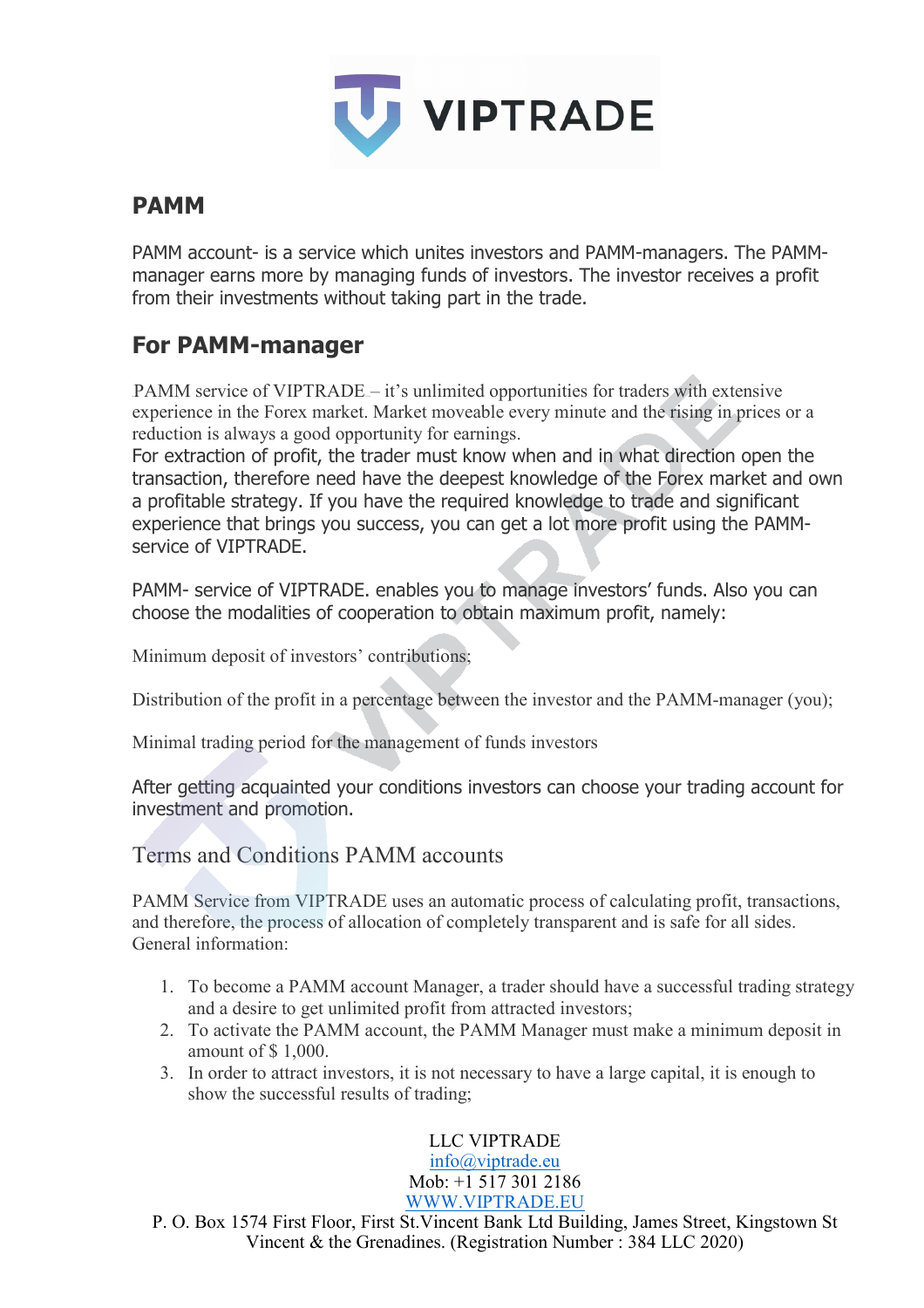

- 4. PAMM Manager can attract investors by itself through forums, ratings;
- 5. PAMM Manager on their own lays down conditions for investors: the percentage of profit distribution, the trading period, the minimum amount of investment.
- 6. PAMM Manager opens for viewing trade statistics and routine value of profit in https://cabinet.viptrade.euto investor;
- 7. Profit of the PAMM Manager available for withdrawal after the end of each trading period;
- 8. PAMM Manager may additionally deposit its account at any time. The funds will be credited to the account automatically after the end of the trading period, and the distribution of percentage between all investors;
- 9. PAMM Manager could attract investors during the trading period. Investors can invest in the account 24/7, but the funds transferred to the account at the beginning of the new trading period;
- 10. PAMM Manager may at any time see the new investment in its PAMM account;
- 11. PAMM Manager can open an unlimited amount of PAMM accounts with different conditions and different strategies to attract more investors;
- 12. In "MyProfile" manager will get access and full statistics on all its accounts and investments of investors;
- 13. The Manager may close its PAMM account, and then all funds will be distributed automatically between all investors.

#### **1. The minimum deposit for activating PAMM account:**

(from 1000 USD/1000 EUR).

#### **2. The minimum amount for investment:**

#### (1 USD/1 EUR).

#### **3. The PAMM account currency:**

(USD or EUR).

#### **4. Profit from your managing:**

(Is set by PAMM Manager and calculated automatically by PAMM service of VIPTRADE).

#### **5. The additional contribution of funds:**

LLC VIPTRADE [info@viptrade.eu](mailto:info@viptrade.eu) Mob: +1 517 301 2186 [WWW.VIPTRADE.EU](http://www.viptrade.eu/)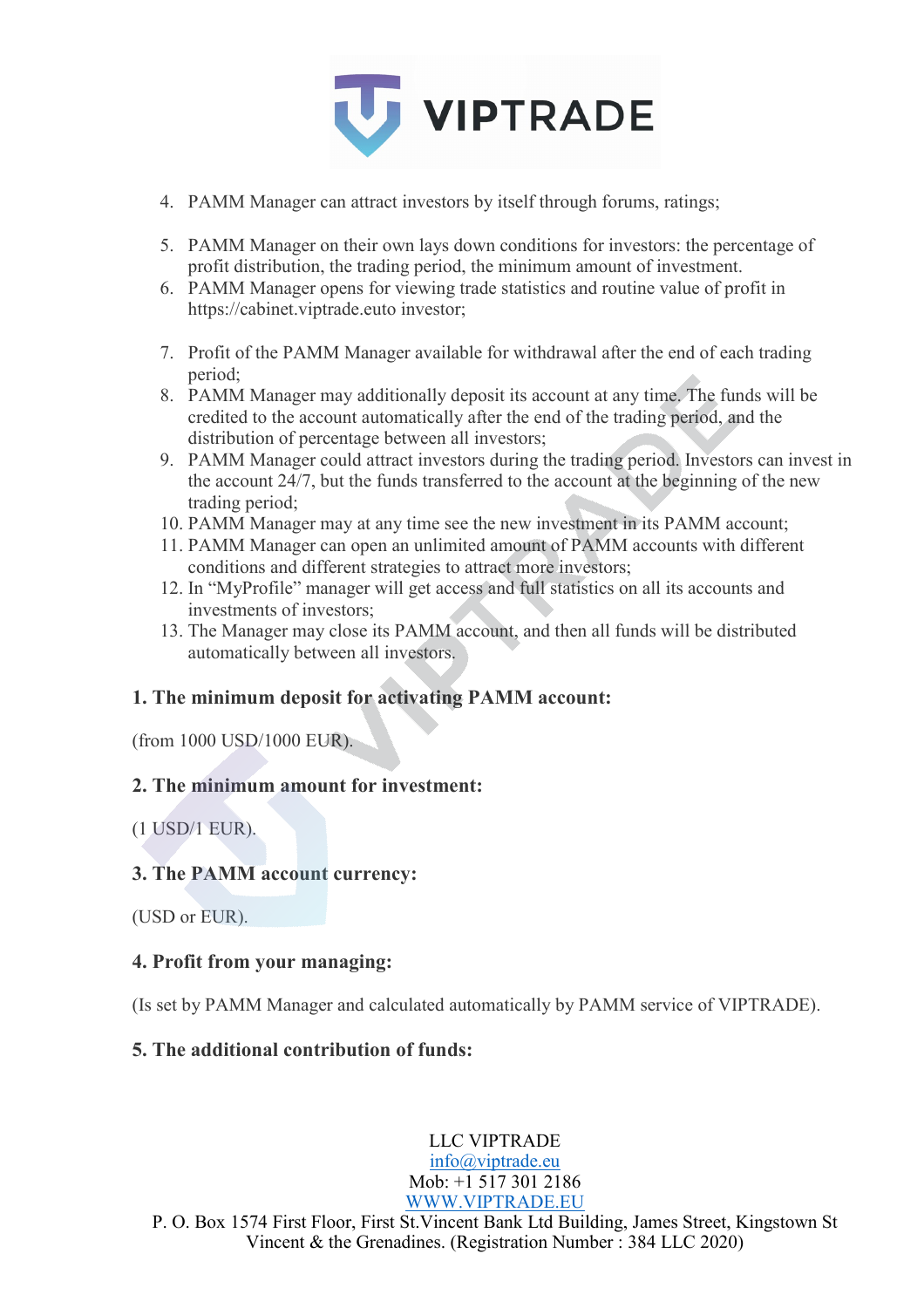

(PAMM Manager can additionally deposit its account, but the funds transferred to the account automatically after the end of the trading period).

#### **6. Withdraw Funds:**

(PAMM Manager can withdraw all profit by sending a request for withdrawal. The withdrawal will be made after the end of the trading period, and profit distribution).

#### **7. Recovery closed PAMM account:**

(After closing the PAMM account is performed automatically transfer percents to the "MyProfile" balance of all parties (investor, manager). To restore the PAMM account you should send a request through "MyProfile".)

## **For Investor**

PAMM service of https://cabinet.viptrade.eu- it's limitless possibilities for Investor's earnings. The forex market is very mobile and can change its direction several times a day. To extraction of profit from every movements, you need to clearly forecast the time and direction of each transaction. Thus, need to have a deep knowledge of the Forex market. PAMM service opens the possibilities for customers who do not have such knowledge, but wishing to make a profit.

You just need to have the investment capital and a desire to entrust it in the successful PAMM-manager, for making a profit. For selection profitable PAMM-manager, you can

independent PAMM-rating

use the

PAMM-managers.

PAMM service of VIPTRADE is fully automatic that allows you to transparently and safely monitor and, most importantly, get the profit from a successful trade of PAMMmanager .

## The benefits of investing:

- 1. You do not need to have experience a successful trade on the Forex market
- 2. For investing enough to select a suitable account and make the transaction
- 3. For selection the appropriate PAMM-accounts, investors has access to PAMM-rating, which has full volume of statistical data for analysis

LLC VIPTRADE

[info@viptrade.eu](mailto:info@viptrade.eu) Mob: +1 517 301 2186 [WWW.VIPTRADE.EU](http://www.viptrade.eu/)